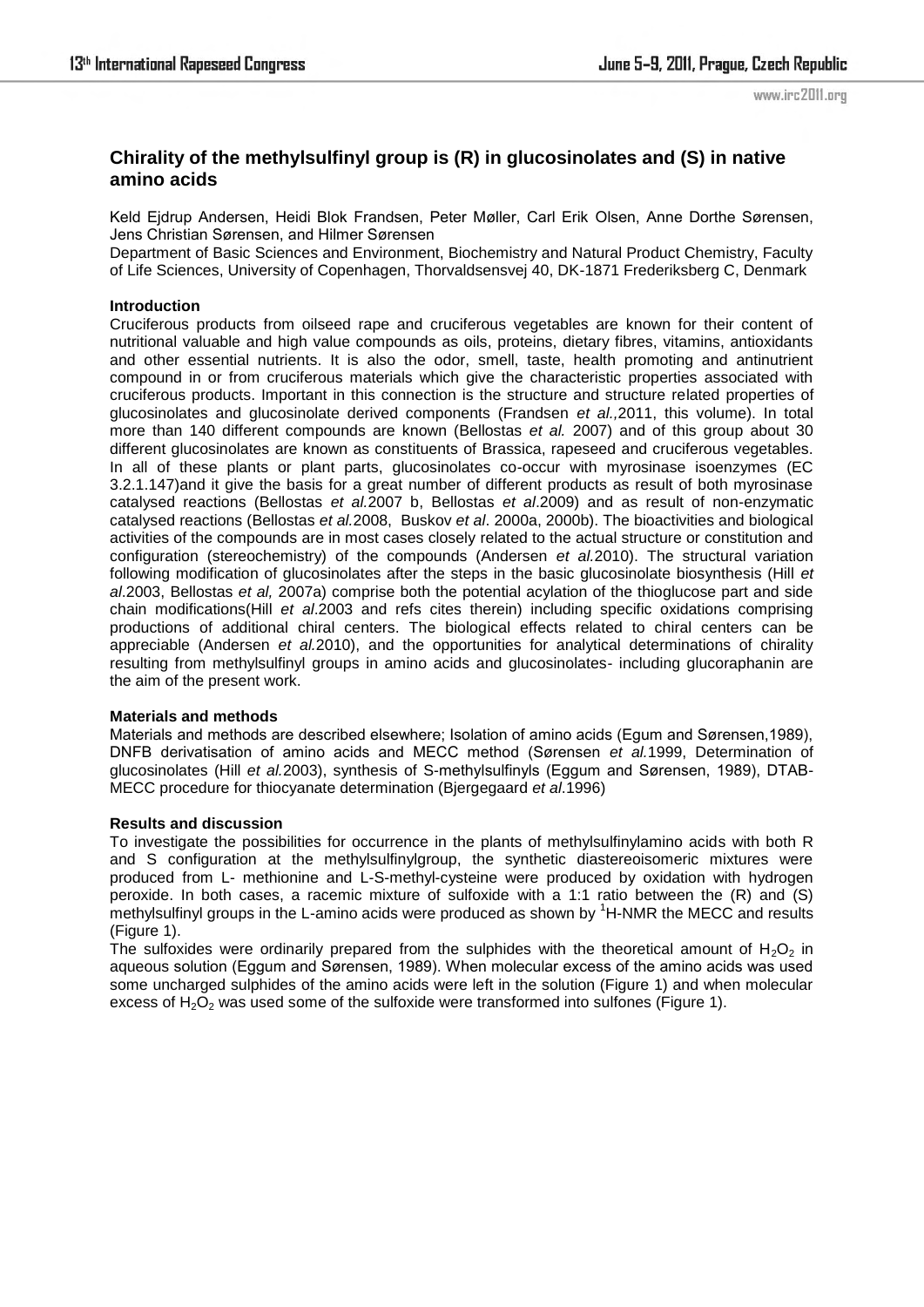

Figure 1. MECC in the cholate system of the synthetic mixtures of L-MCSO diastereoisomers in a mixture with L-S-methyl- cysteine (L-MC) (molecular deficit of  $H_2O_2$ ) and of L-MCSO diastereoisomers in a mixture with the sulfone L-MCSO<sub>2</sub> (Molecular excess of  $H_2O_2$ ).

As seen from figure 1, the two diastereoisomeric L-MCSOs (Figure 2) are well separated from each other in the developed MECC-cholate system, as well as from the parent amino acid (L-MC) and their oxidation products (L-MCSO<sub>2</sub>). We need, however, to know which of the two diastereoisomeric L-MCSO we have as the natural product and/or if both occur as natural products (figure 3)



 $(2R) / L-MC$  (2R,<sub>ω</sub>S) / SMCSO (I) (2R,<sub>ω</sub>R) / SMCSO (II) (2R) / L-MCSO<sub>2</sub> Figure 2. Structures of sulphides, sulfoxides and sulfones of sulphur containing amino acids.

The structure of the cysteine derivatives are shown for the L-isomers, which for cysteine is the (2R) configuration of carbon nr 2, whereas the other 18 chiral (L)-amino acids, which can be incorporated in proteins, have (2S) configuration. If we then consider the chirality of the S-methylsulfinyl group, it is Sconfiguration in L-SMCSO(I) and R-configuration in L-SMCSO(II) (Figure 2). With L-methionine sulfoxide it gives then two corresponding diastereorisomers, where the L-carbon in L-Met has (2S) configuration and the methylsulfinylgroups have (S) configuration in  $(2S, \omega S)$  L-MSO(I) and (R) configuration in  $(2S,\omega R)$  L-MSO(II) (figure 4).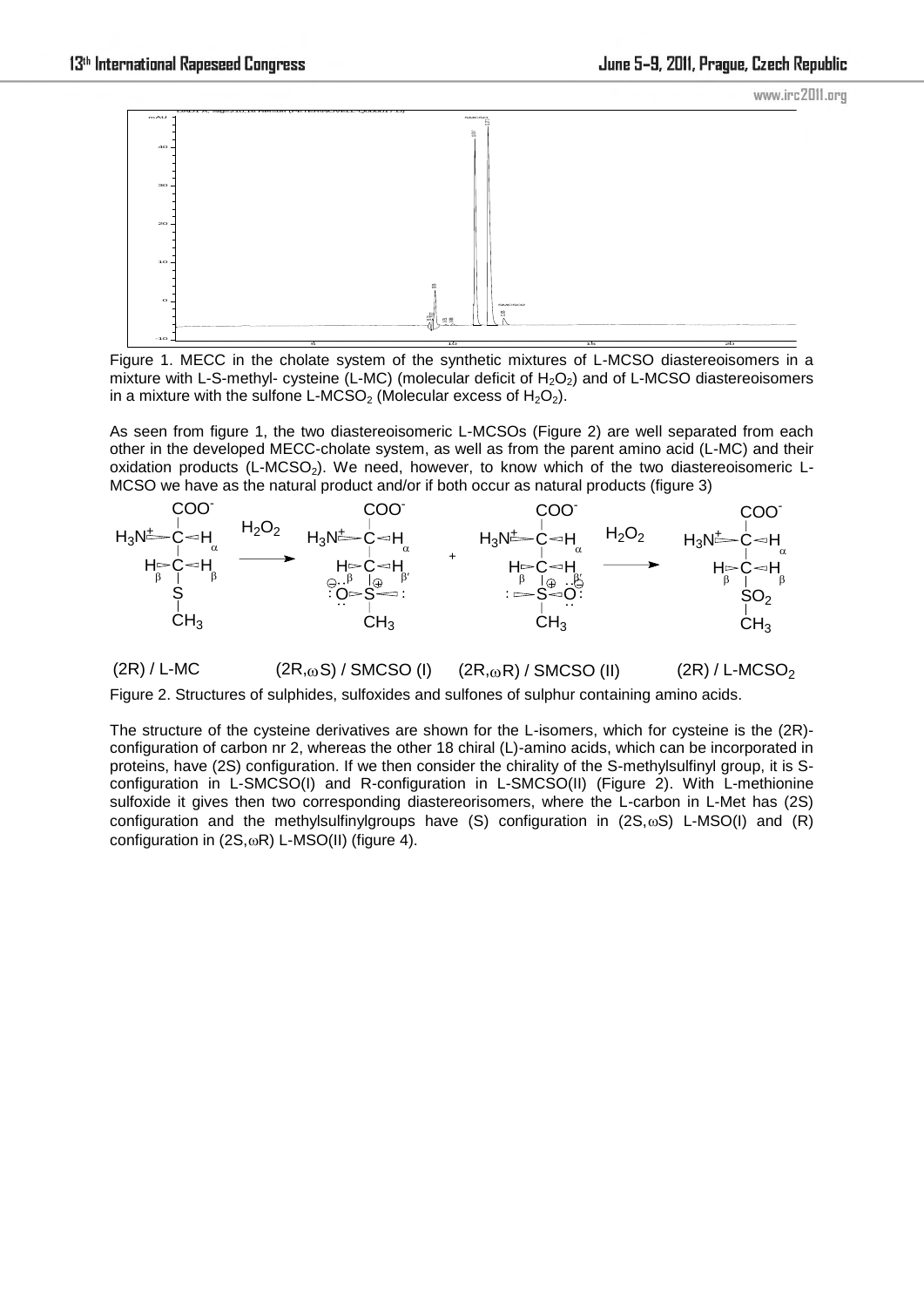www.irc2011.org



Figure 3. MECC-cholate system used to separate the broccoli sulfoxides from other sulphur containing amino acids which occur in florets of broccoli



Figure 4.Structures of L-Met and its sulfoxides compared with structures of methylsulfinylalkylglucosinolates with the known (R)-configuration

Confirmations of the structures shown in figures 2 and 4 have been obtained from the NMR spectra of the individual compounds. For the glucsosinolates MECC and NMR have also been used to confirmation of the ( $\omega$ R) configuration for all of the S-methylsulfinylalkylglucosinolates, shown for n=1 to n=9(Figure 4; except for n=6). The native ( $2R,\omega S$ ) SMCSO(I) present in and isolated from broccoli has been found to account for 95% of the diastereoisomers (2R)-S-methylcysteinesulfoxide (SMCSO(I)) in broccoli. This is as found for the stereospecific S-oxidation of S-carbonylmethyl-Lcysteine by the female Wistar rat enzyme (Boonyapiwat *et al.,* 2004) It is however, interesting to note, that broccoli produce some few percent of  $(2R, \Box R)$ -SMCSO in addition to the quantitatively dominating stereoisomeric  $(2R, \Box S)$ -SMCSO. The production of  $(\Box R)$ -S-methylsulfinylalkyl glucosinolates in broccoli and other cruciferous plant are in agreement with previously reported findings (Dalgaard *et al.,* 1977, Eggum *et al.,*1989 and refs cited therein). The ability of cruciferous enzymes to produce 2-hydroxysubstituted glucosinolates both with (2R) and (2S)-configuration (Bellostas *et al*., 2007b), and co-occurrence of the two diastereoisomers in different relative amounts is well documented.